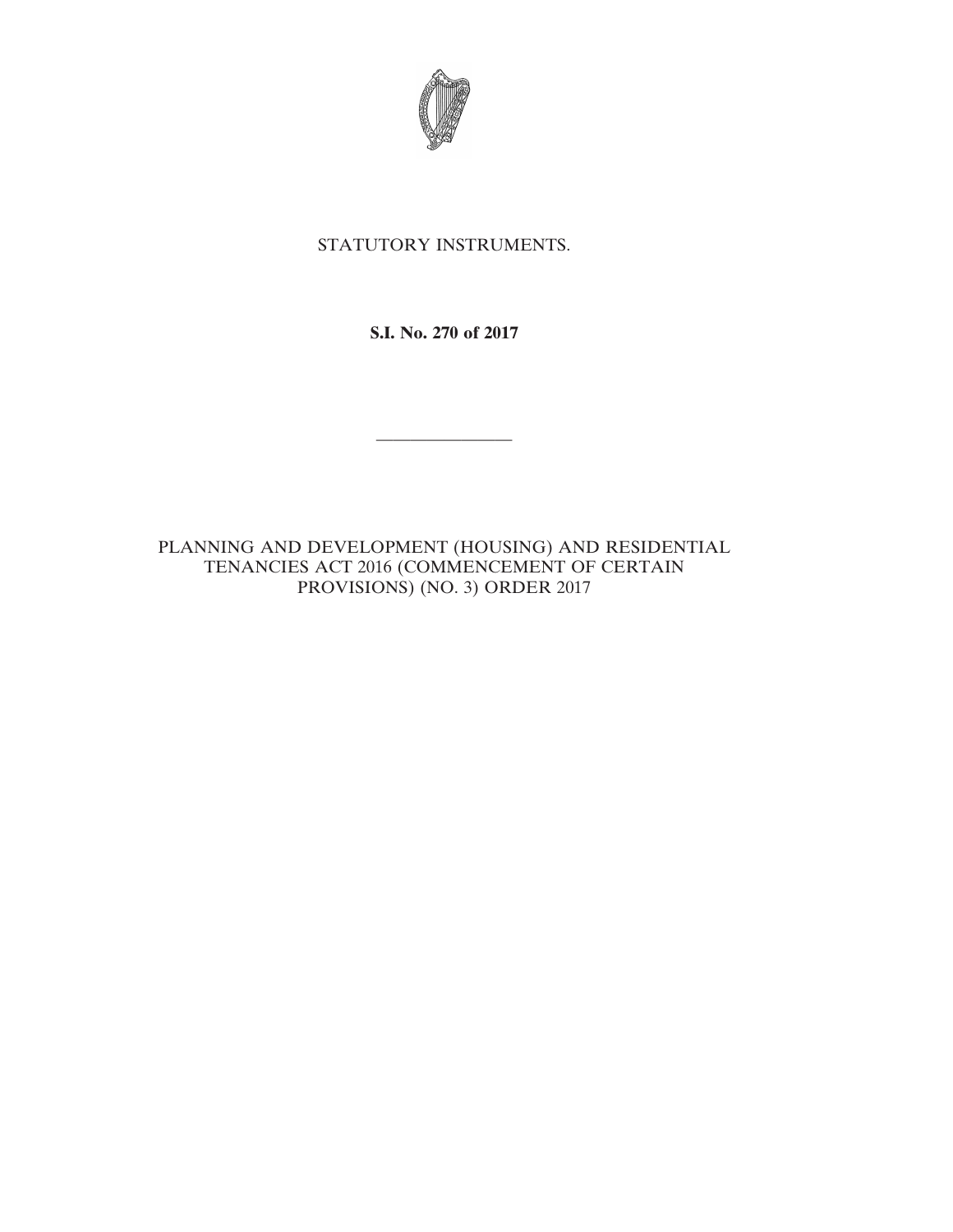## PLANNING AND DEVELOPMENT (HOUSING) AND RESIDENTIAL TENANCIES ACT 2016 (COMMENCEMENT OF CERTAIN PROVISIONS) (NO. 3) ORDER 2017

I, Eoghan Murphy, Minister for Housing, Planning, Community and Local Government, in exercise of the powers conferred on me by section 1(3) of the Planning and Development (Housing) and Residential Tenancies Act 2016 (No. 17 of 2016), hereby order as follows:

1. This Order may be cited as the Planning and Development (Housing) and Residential Tenancies Act 2016 (Commencement of Certain Provisions) (No. 3) Order 2017.

2. The 3rd day of July 2017 is appointed as the day on which the following provisions of the Planning and Development (Housing) and Residential Tenancies Act 2016 (No. 17 of 2016) come into operation:

- (*a*) in Chapter 1 of Part 2—
	- (i) section 3, to the extent that it has not already been commenced,
	- (ii) sections 4 to 18,
	- (iii) section 19, to the extent that it has not already been commenced, and
	- (iv) sections 20 to 25;
- (*b*) in Chapter 3 of Part 2, section 29;
- (*c*) Part 4 (section 51).

L.S.

GIVEN under my Official Seal, 23 June 2017.

> EOGHAN MURPHY, Minister for Housing, Planning, Community and Local Government.

*Notice of the making of this Statutory Instrument was published in "Iris Oifigiúil" of* 27*th June*, 2017.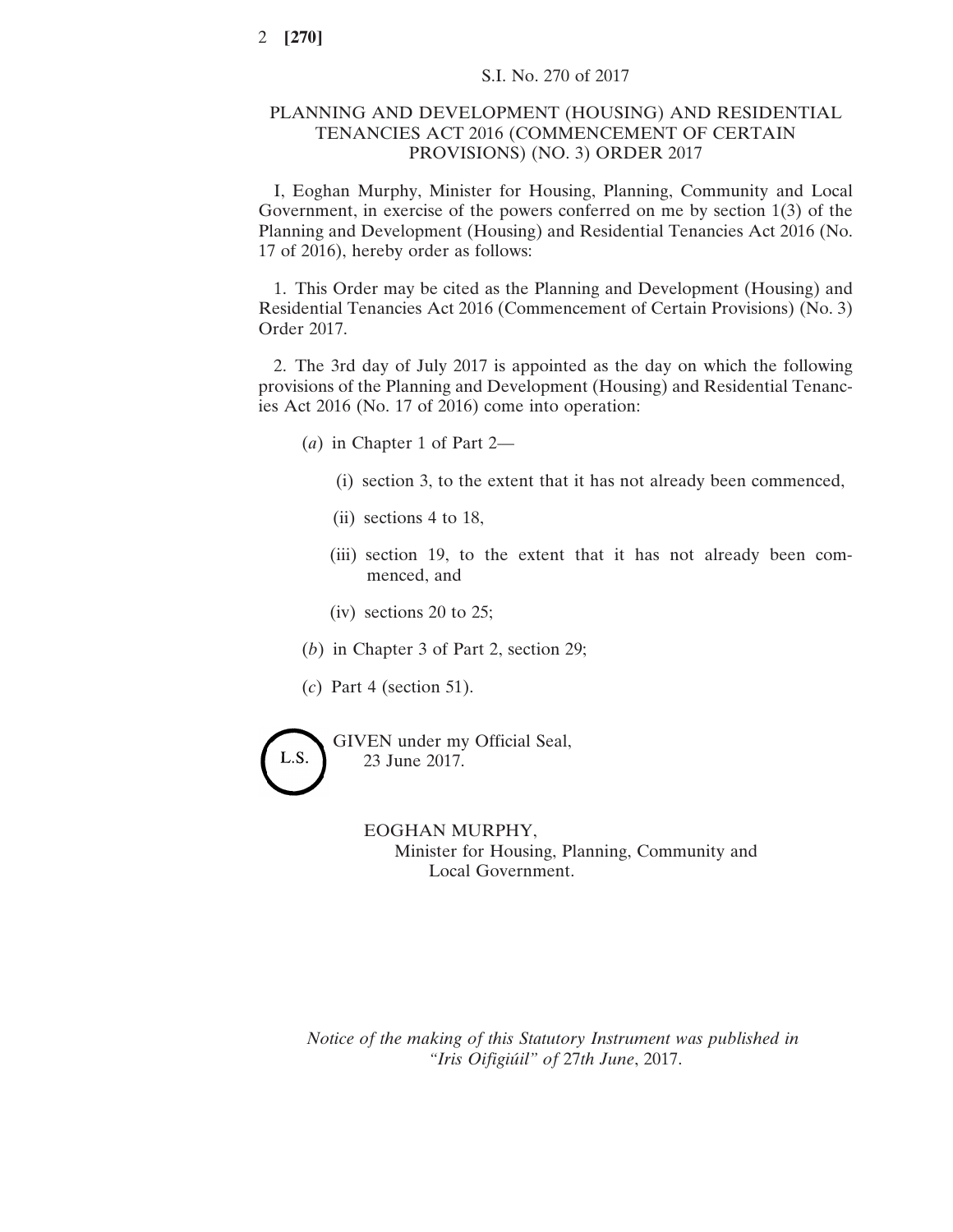**[270]** 3

## EXPLANATORY NOTE

*(This note is not part of the Instrument and does not purport to be a legal interpretation)*

This Order brings Chapter 1 of Part 2 of the Planning and Development (Housing) and Residential Tenancies Act 2016, relating to strategic housing developments, fully into operation on 3 July 2017. The Order also brings into operation on the same date—

- section 29 of the 2016 Act, which provides for the streamlining of the approval process operated by local authorities for their own development proposals, including social housing projects and infrastructure servicing both public and private developments;
- Part 4 (section 51) of the 2016 Act, which amends the Housing Finance Agency Act 1981 to empower the Agency to lend funds to Institutes of Higher Education for the provision or management of student accommodation, including the acquisition of land for this purpose. The enactment also empowers the Agency to lend funds to the Housing Agency, subject to the approval of the Ministers for Housing, Planning, Community and Local Government and Public Expenditure and Reform.

The reference numbers for previous commencement orders relating to the 2016 Act are S.I. Nos. 7 and 31 of 2017.